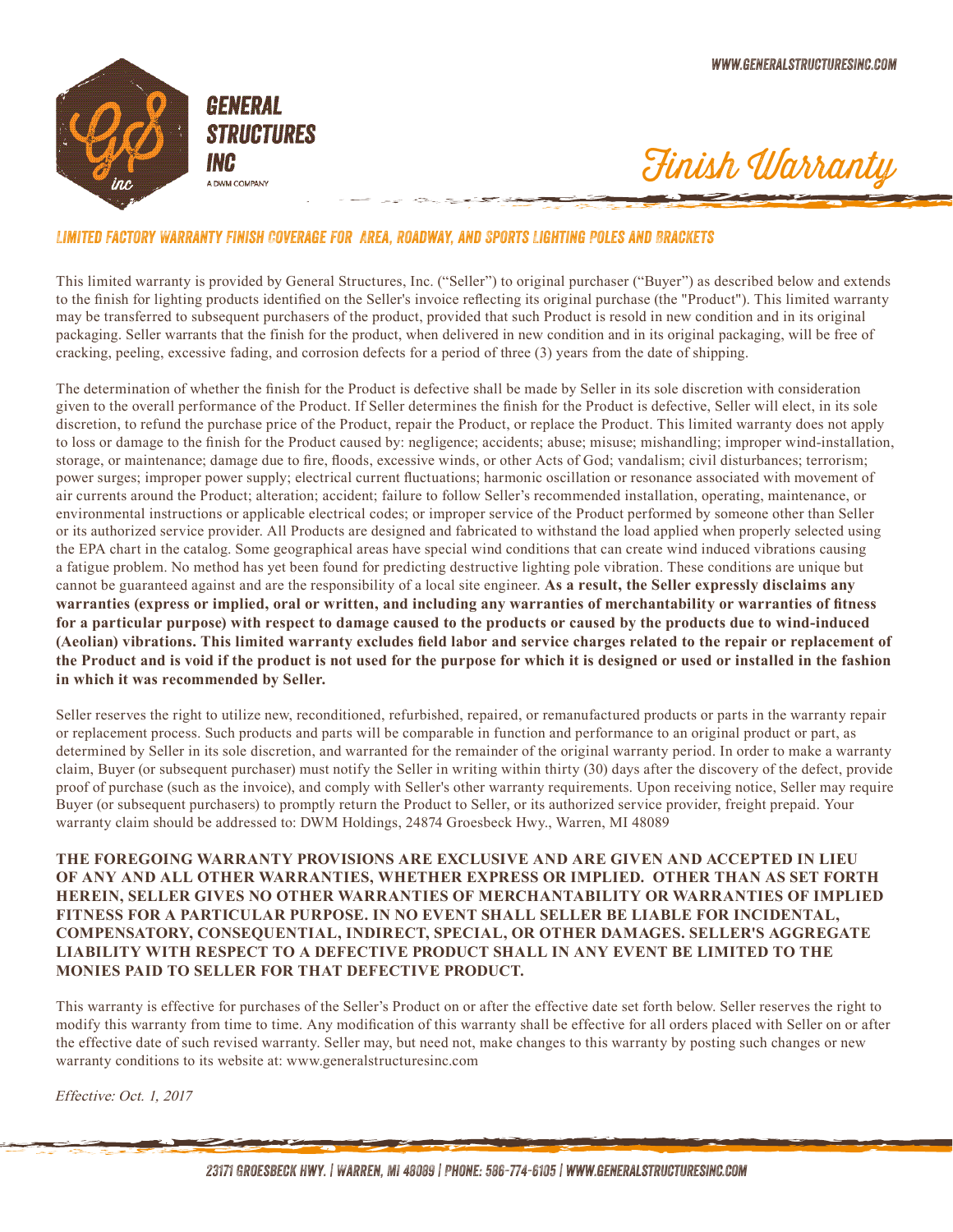

## **LIMITED WARRANTY SURFACE COSMETICS / INSPECTION REQUIREMENTS**

## *General Inspection Requirements*

Cosmetic inspection by a General Structures, Inc. representative and/or its suppliers shall use the time and distance method as described below. The cosmetic standards defined in this document shall be used for training General Structures, Inc. team members and to check cosmetic surface quality using "Accept / Reject" decisions determined by the General Structures, Inc. representative.

#### *Viewing Conditions*

All inspections will be made under normal lighting conditions (both natural and artificial), with the unaided (i.e., without magnification) eye, and viewed in a manner that duplicates the typical end use of the products. During cosmetic inspection, only visual qualities (appearance) of the part surface shall be considered. Viewing distance shall be 20 or 30 feet as described by the type class below.

#### *Viewing Guidelines*

| <b>Classification</b> | <b>Class I Type</b>                                                         | <b>Class II Type</b>                                                       |
|-----------------------|-----------------------------------------------------------------------------|----------------------------------------------------------------------------|
| <b>Products</b>       | Parking Structure Poles and Brackets<br>Roadway Lighting Poles and Brackets | Sports Lighting Poles, Platforms, and Brackets,<br>and Galvanized Products |
| Viewing Distance      | 20 feet, from ground location                                               | 30 feet, from ground location                                              |
| Viewing Time          | 3 seconds                                                                   | 5 seconds                                                                  |
| Viewing Area          | Entire Area                                                                 | Entire Area                                                                |
| Viewing Angle         | All Angles Possible                                                         | All Angles Possible                                                        |

## *Defect Reaction Plan (Powder-Coated, Extruded, Milled, and Die-Cast Parts)*

| <b>Defect Type</b>     | <b>Evaluation Method</b>                                                                                                                                                                                               | <b>Acceptable Reaction</b>                                                                    |
|------------------------|------------------------------------------------------------------------------------------------------------------------------------------------------------------------------------------------------------------------|-----------------------------------------------------------------------------------------------|
| <b>Surface Defects</b> | Visual inspection from appropriate distance per surface<br>class type.<br>• Accept if not visible.<br>• If visible and defect is smaller than 50 mm, see<br>Reaction Plan.<br>• If defect is larger than 50mm, reject. | If visible from specified evaluation method,<br>touch-up may be applied and part reevaluated. |
| Grease / Oil           | Visual                                                                                                                                                                                                                 | Clean surface and revaluate.                                                                  |

Acceptable surface defects should not affect fit or function of part. If the fit or function is affected, the parts must be rejected.

## *Defect Definitions*

- Contaminants Foreign matter stuck to the surface of the products
- Grease / Oil Lubricants/materials used in the manufacturing process not properly removed or liquid containments resulting from handling
- Heat checking Fine cracks, veins, or fissures of any length
- Pores Holes or divots in the surface, resulting in the coating not adhering properly
- Protrusions Raised areas on a surface
- Scratches Shallow grooves on the surface of the part that do not penetrate the coating
- Sinks Depressions on the surface
- Weld lines Visible heat-treated lines or marks
- Discolorations Changes from specified color or inconsistent color within the same part
- Texture Variation Visible variations in texture on the part surface.
- Bubble A visible globule of air or gas
- Crack A line in the surface, which indicates a split, without breaking into the part material